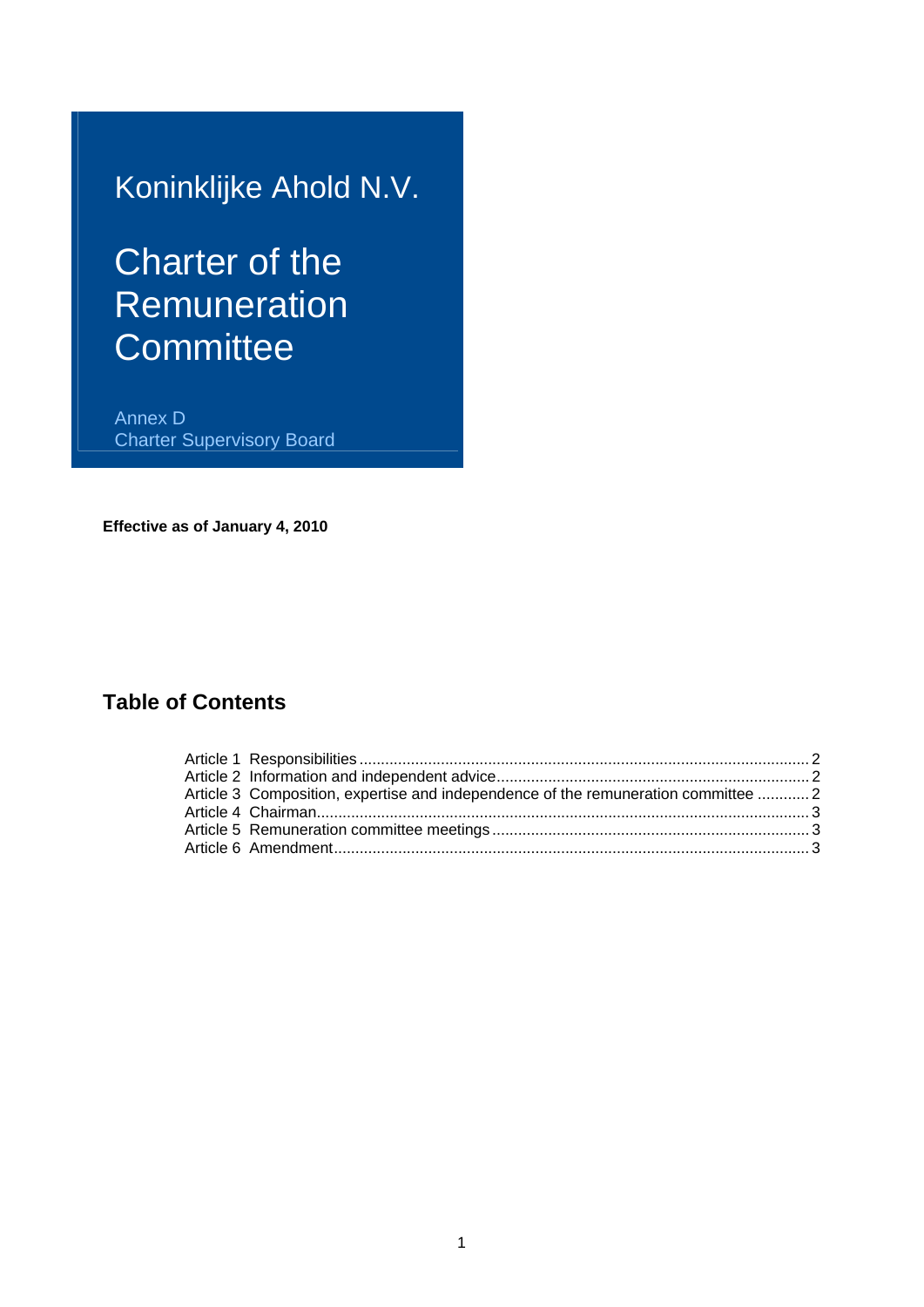## **Charter of the Remuneration Committee**

#### **Article 1 Responsibilities**

1.1 Notwithstanding article 5.1 of the supervisory board charter, the remuneration committee shall be responsible for advising the supervisory board in relation to any of the responsibilities and proposed resolutions as referred to in article 1.2.

1.2 The responsibilities of the remuneration committee shall include:

- a. To analyze the possible outcomes of the variable remuneration components and how they may affect the remuneration of the executive board members;
- b. to prepare proposals for the supervisory board concerning the remuneration policies for the corporate executive board to be adopted by the general meeting;
- c. To prepare proposals for the supervisory board concerning the terms of employment and total compensation of the individual members of the corporate executive board, which proposal will in any event include: (i) the remuneration structure and (ii) the amount of the fixed remuneration, the number of shares and / or option rights, bonuses, pension rights, severance pay and other forms of compensation to be awarded;
- d. To prepare proposals for the supervisory board concerning the performance criteria and the application thereof for the corporate executive board;
- e. To review the terms of employment and total compensation of employees directly reporting to the corporate executive board and the total compensation of certain other specified employees, defined in consultation with the corporate executive board;
- f. To prepare proposals for the supervisory board concerning the approval of any compensation plans in the form of share or stock options;
- g. To ensure that the structure of Ahold compensation programs are in line with the Ahold strategy and support the growth and defined objectives:
- h. To ensure that the approved remuneration philosophy and programs are applied in a consistent way throughout the organization;
- i. To oversee the total cost of the approved compensation programs;
- j. To prepare and publish on an annual basis a report of its deliberations and findings;
- k. To appoint any consultant in respect of executive remuneration.

#### **Article 2**

#### **Information and independent advice**

2.1 The remuneration committee is authorized to seek any information that it requires from any employee and shall have unrestricted access to company documents and company information.

2.2 The remuneration committee is authorized to obtain outside legal or independent professional advice and secure the attendance of outsiders with relevant experience and expertise if it considers this necessary.

2.3 If the remuneration committee makes use of the services of a remuneration consultant in carrying out its duties, the consultant concerned should at any time be independent from - and shall not provide any advice to any of the members of - the company's executive board.The consultant concerned may accept other assignments from the company only with the prior concent of the remuneration committee or the supervisory board. When the occasion arises, this does not prevent another consultant working from the same organization from accepting an assignment from the company, provided that there is sufficient assurance that the two individual consultants operate independently from each other.

#### **Article 3**

#### **Composition, expertise and independence of the remuneration committee**

3.1 The remuneration committee shall consist of a minimum of three members.

3.2 Without prejudice to the relevant articles of the supervisory board charter, the following requirements must be observed in composing the remuneration committee:

a. all of its members must be independent within the meaning of article 3.4 of the supervisory board charter, with the exception of no more than one member, provided such member shall not chair the remuneration committee;